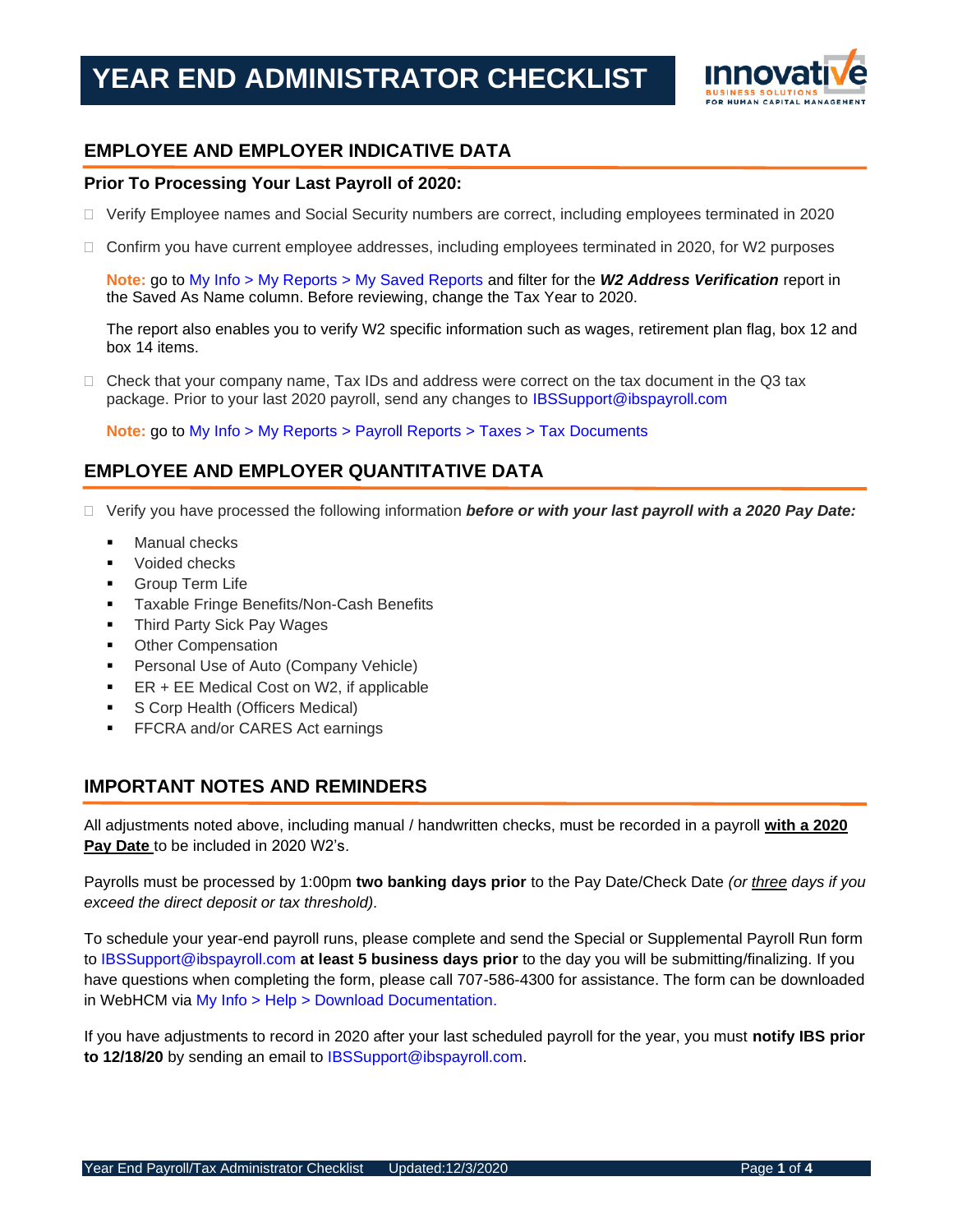

#### **EMPLOYER TAX INFORMATION**

- □ Send ALL tax rate notices to [IBSSupport@ibspayroll.com](mailto:IBSSupport@ibspayroll.com)
- $\Box$  Always forward tax agency deposit change notifications to [IBSSupport@ibspayroll.com](mailto:IBSSupport@ibspayroll.com)
- $\Box$  Notify Innovative Business Solutions if you need to delete any state or city tax jurisdictions for the new year

#### **HOLIDAY REMINDERS**

**December 25th and January 1st** are Innovative and Bank holidays. Payrolls must be processed by 1:00pm **two banking days before the Pay Date/Check Date** *(or three days if you exceed the direct deposit or tax threshold).*

#### **It is very important that you carefully check that your Pay Date is correct before you start processing payroll.**

Please send an email to [IBSSupport@ibspayroll.com](mailto:IBSSupport@ibspayroll.com) if you plan to adjust your payroll processing date or pay date due to the holidays.

If your **pay date falls on December 25th ,** and your employees have direct deposit:

- **•** The direct deposits will not settle into their accounts until December 28<sup>th</sup>
- $\blacksquare$  To avoid this situation, you may choose to adjust your pay date to Thursday, December 24<sup>th</sup>
- In order for the direct deposits to settle into the employee bank accounts on December 24<sup>th</sup>, the payroll will need to be submitted to IBS for processing no later than 1:00 p.m**.** on **Tuesday, December 22nd**

If your **pay date falls on January 1st**, and your employees have direct deposit:

- The direct deposits will not settle into their accounts until January 4<sup>th</sup>
- $\bullet$  To avoid this situation, you may choose to adjust your pay date to Thursday, December 31<sup>st</sup>
- In order for the direct deposits to settle into the employee bank accounts on December  $31<sup>st</sup>$ , the payroll will need to be submitted to IBS for processing no later than 1:00 p.m. on **Tuesday, December 29th**

#### **ADDITIONAL DATE BASED REMINDERS**

 Plan to distribute **Earned Income Tax Credit (EITC)** notification(s) to employees within one week of providing employees with an annual wage summary (Form W-2)

**Note:** search for '**EITC'** in Download Documentation for a sample notification to download via My Info > Help > Download Documentation

- **By the last week of January**: W2's will be mailed directly to your employees (deadline is February 1st)
- **February 18th**: deadline to receive new Form W-4s for employees claiming exempt
- **ACA Reporting:**
	- **March 2<sup>nd</sup>:** Form 1095-C due to both active and terminated employees (during 2020) Note: extended deadline for distribution of the 1095-C form to employees (IRS Notice 2020-76)
	- **February 28th**: Mail in filing of 1094-C and 1095-C to IRS (under 250 forms paper forms)
	- **March 31st**: Electronic Filing of 1094-C and 1095-C to IRS (over 250 forms)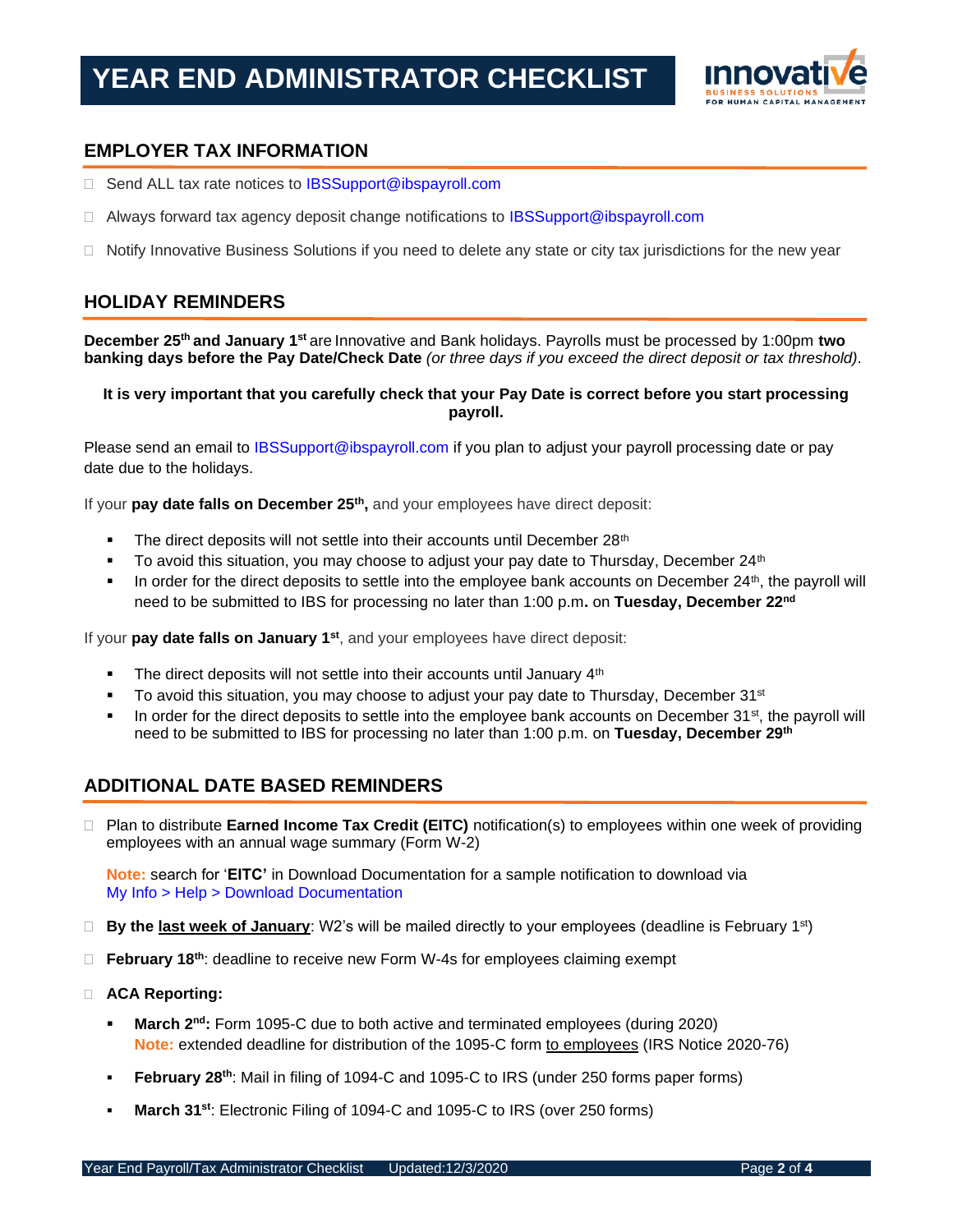## **YEAR END ADMINISTRATOR CHECKLIST**



#### **BEFORE YOUR FIRST PAYROLL IN 2021**

**Three weeks prior to the first scheduled 2021 Payroll:** Provide Innovative with any significant company changes (e.g., accrual plans, voluntary deductions (e.g., Medical, Dental, Retirement), GL configuration, etc.

- Update employee Federal and State **Withholdings Note**: 2020 Form W-4 is required for all new hires and for employees who need to make adjustments
- $\Box$  Update employee records with any additional changes (e.g., deduction, earning, time off accrual)
- Review 2021 **State and Local/City Minimum Wage** changes. Update employee records and any rate tables, as applicable
- Review 2021 **Mileage Rate** and update rate table in WebHCM, as applicable

#### **FFCRA EARNINGS**

**FFCRA Earnings will be reported in Box 14 of the Form W-2** using the following descriptions. For reference, noted below are the corresponding earning code names in the event you receive employee questions regarding the Box 14 description abbreviations.

| <b>Box 14 Descriptions</b> | <b>Earning Code Name</b> |
|----------------------------|--------------------------|
| EFMLEA                     | FFCRA CH EFMLA           |
| EPSLA 200                  | FFCRA DEP Family         |
| EPSLA 511                  | <b>FFCRA EE Sick</b>     |

Employers may wish to provide additional information to explain that these wages may limit the amount of qualified sick leave and family leave equivalent credits to which the employee may be entitled with respect to selfemployment income. We have uploaded **IRS Notice 20-54 FFCRA Model Language** to My Info > Help > Download Documentation if you wish to download and distribute to employees.

The full IRS Notice is available via [https://www.irs.gov/pub/irs-drop/n-20-54.pdf.](https://www.irs.gov/pub/irs-drop/n-20-54.pdf)

#### **HELPFUL RESOURCES**

| MINIMUM WAGE BY STATE:               | http://www.dol.gov/whd/minimumwage.htm          |
|--------------------------------------|-------------------------------------------------|
|                                      | http://www.dol.gov/whd/minwage/america.htm      |
| MINIMUM WAGE (CA)***                 | https://www.dir.ca.gov/dlse/faq_minimumwage.htm |
| *** check for local ordinances***    |                                                 |
| IRS:                                 | www.irs.gov                                     |
| IRS W2 INSTRUCTIONS:                 | https://www.irs.gov/pub/irs-pdf/iw2w3.pdf       |
| IRS PUB 15 (Employer's Tax Guide):   | https://www.irs.gov/publications/p15            |
| IRS PUB 15b (Fringe Benefits Guide): | https://www.irs.gov/publications/p15b           |
| IRS NOTICE 2020-54 FFCRA:            | https://www.irs.gov/pub/irs-drop/n-20-54.pdf    |
| SSA:                                 | www.ssa.gov                                     |
| <b>VERIFY SSN:</b>                   | https://www.ssa.gov/employer/verifySSN.htm      |
| CA TAXABILITY OF EMPLOYEE BENEFITS:  | https://www.edd.ca.gov/pdf pub ctr/de231eb.pdf  |
|                                      |                                                 |